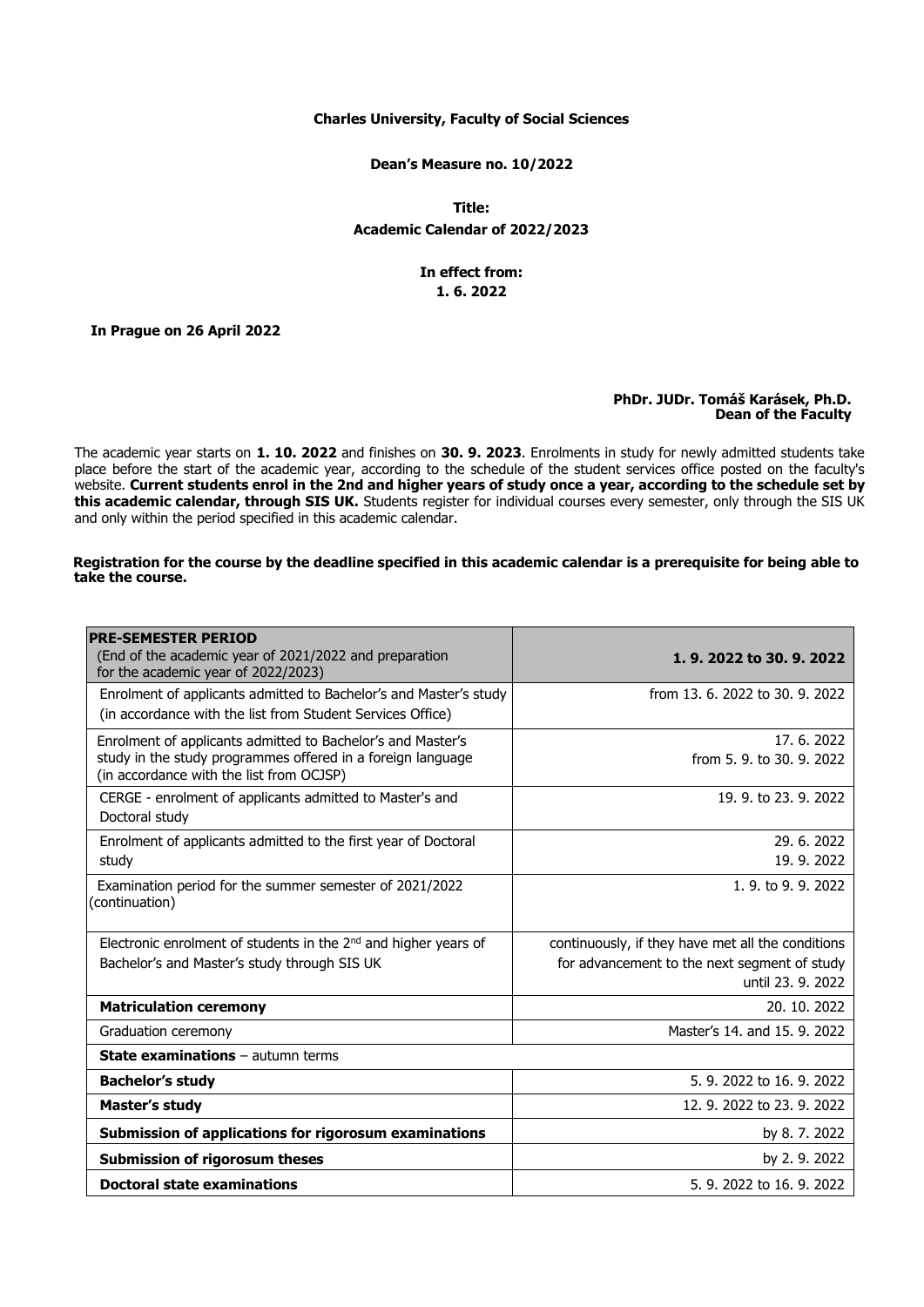| WINTER SEMESTER OF 2022/2023                                                                                          | 1. 10. 2022 to 12. 2. 2023                                                                                                           |
|-----------------------------------------------------------------------------------------------------------------------|--------------------------------------------------------------------------------------------------------------------------------------|
| Beginning of courses in winter semester                                                                               | 3.10.2022                                                                                                                            |
| Courses                                                                                                               | 3. 10. 2022 to 22. 12. 2022                                                                                                          |
| Registering for subjects in winter semester for Bachelor's study                                                      | 20. 9. 2022 from 12.00 p.m.                                                                                                          |
|                                                                                                                       | to 9. 10. 2022 until 23.59 p.m.                                                                                                      |
| Registering for subjects in winter semester for Master's and                                                          | 20. 9. 2022 from 10.00 a.m.                                                                                                          |
| Doctoral study                                                                                                        | to 9. 10. 2022 until 23.59 p.m.                                                                                                      |
| Registering for subjects for Exchange students                                                                        | 22. 9. 2022 from 10.00 a.m.                                                                                                          |
|                                                                                                                       | to 9. 10. 2022 until 23.59 p.m.                                                                                                      |
| Registering for subjects for students of other faculties                                                              | 24. 9. 2022 from 10.00 a.m.                                                                                                          |
|                                                                                                                       | to 9. 10. 2022 until 23.59 p.m.                                                                                                      |
| Graduation ceremony                                                                                                   | Bachelor's 4. 10. 2022 to 6. 10. 2022                                                                                                |
| Dean's day off                                                                                                        | 27. 10. 2022                                                                                                                         |
| Graduation ceremony                                                                                                   | Bachelor's 2. and 6. 12. 2022                                                                                                        |
|                                                                                                                       | Master's 30. 11. 2022, 7. and 8. 12. 2022<br>Doctoral 7. 12. 2022                                                                    |
|                                                                                                                       | Rigorosum 29. 11. 2022                                                                                                               |
| Christmas holidays                                                                                                    | 23, 12, 2022 to 1, 1, 2023                                                                                                           |
| Submission of Bachelor's and Diploma theses for the                                                                   | 3. 1. 2023                                                                                                                           |
| State final examination in January and February terms                                                                 |                                                                                                                                      |
| Registration for the State final examination (Bachelor's +<br>Master's)                                               | from 1.12.2022 to 3.1.2023                                                                                                           |
| Deadline for fulfilling all the study obligations for students                                                        | Bachelor's study by 8.1.2023                                                                                                         |
| registered for the State final examination                                                                            | Master's study by 15. 1. 2023                                                                                                        |
| <b>State examinations</b> - winter terms                                                                              |                                                                                                                                      |
| <b>Bachelor's study</b>                                                                                               | 16. 1. 2023 to 27. 1. 2023                                                                                                           |
| <b>Master's study</b>                                                                                                 | 23. 1. 2023 to 3. 2. 2023                                                                                                            |
| <b>Rigorosum examinations</b>                                                                                         | 10, 10, 2022 to 21, 10, 2022                                                                                                         |
| <b>CERGE - Doctoral study</b>                                                                                         | 21. 11. 2022 to 20. 1. 2023                                                                                                          |
| <b>Doctoral study</b>                                                                                                 | 9. 1. 2023 to 12. 2. 2023                                                                                                            |
| Listing of topics of theses in SIS UK actively offered by teachers to<br>students                                     | continuously                                                                                                                         |
| Submission and filing of projects and propositions of<br><b>Bachelor's and Diploma theses</b>                         | stipulated within the fulfilment of the course of the<br>seminar for final theses or by a decree of the director of<br>the institute |
| Evaluation of courses in Bachelor's and Master's programmes by<br>students of winter semester of 2022/2023            | 16. 1. 2023 to 19. 2. 2023                                                                                                           |
| Evaluation of Doctoral courses by students of winter semester of<br>2022/2023                                         | 2. 1. 2023 to 15. 1. 2023                                                                                                            |
| Week for substitute courses (including substitutions for 27. 10.,<br>28. 10., 17. 11. 2022) and examination pre-terms | 2. 1. 2023 to 6. 1. 2023                                                                                                             |
| Registering for examinations in SIS UK                                                                                | from 1.12.2022                                                                                                                       |
| Examination period                                                                                                    | 9. 1. 2023 to 12. 2. 2023                                                                                                            |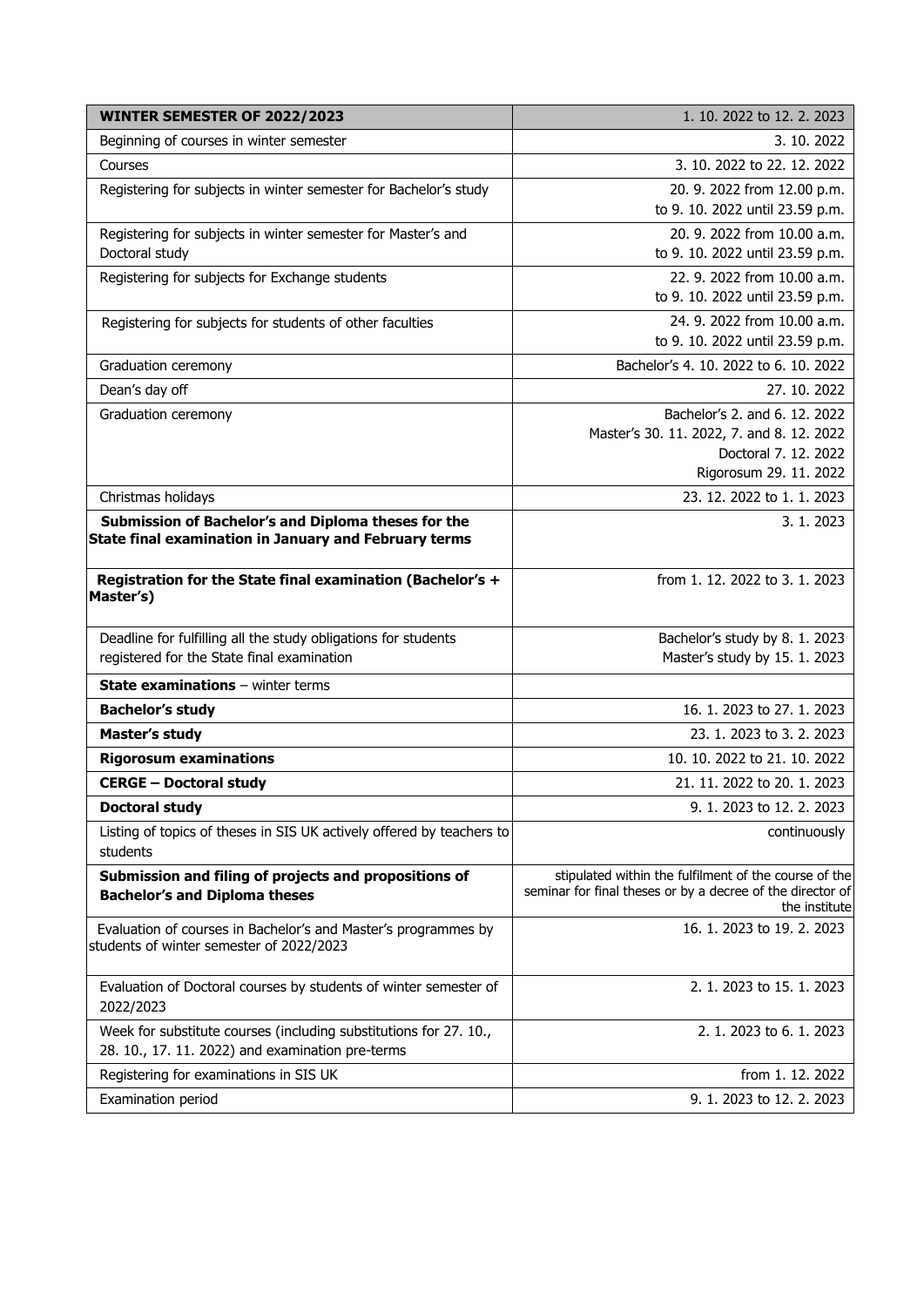| SUMMER SEMESTER OF 2022/2023                                                                                                           | 13. 2. 2023 to 30. 6. 2023                                                                                                           |
|----------------------------------------------------------------------------------------------------------------------------------------|--------------------------------------------------------------------------------------------------------------------------------------|
| Beginning of courses in summer semester                                                                                                | 13.2.2023                                                                                                                            |
| Courses                                                                                                                                | 13. 2. 2023 to 12. 5. 2023                                                                                                           |
| Registering for subjects in summer semester for Bachelor's study                                                                       | 31, 1, 2023 from 10.00 a.m.<br>to 19. 2. 2023 until 23.59 p.m.                                                                       |
| Registering for subjects in summer semester for Master's<br>and Doctoral study                                                         | 31. 1. 2023 from 9.00 a.m.<br>to 19. 2. 2023 until 23.59 p.m.                                                                        |
| Registration for subjects in summer semester for Exchange<br>students                                                                  | 2. 2. 2023 from 10.00 a.m.<br>to 19. 2. 2023 until 23.59 p.m.                                                                        |
| Registering for subjects in summer semester for students of other<br>faculties                                                         | 6. 2. 2023 from 10.00 a.m.<br>to 19. 2. 2023 until 23.59 p.m.                                                                        |
| Graduation ceremony                                                                                                                    | Bachelor's 23. 3. 2023<br>Master's 22. 3. 2023<br>Doctoral 18. 5. 2023<br>Rigorosum 23. 5. 2023                                      |
| Dean's day off                                                                                                                         | 6.4.2023                                                                                                                             |
| Rector's day off                                                                                                                       | 10.5.2023                                                                                                                            |
| <b>Curricula</b><br>Opening of Karolinka for the academic year of 2023/24<br>Submission of Karolinka for the academic year of 2023/24  | 3.4.2023<br>11, 6, 2023                                                                                                              |
| <b>Registration for the State final examination</b><br>(Bachelor's + Master's)                                                         | 17.4.2023 to 3.5.2023                                                                                                                |
| Submission of Bachelor's and Diploma theses for<br>the State final examination in June terms                                           | by 3.5.2023                                                                                                                          |
| Deadline for fulfilling all the study obligations for<br>students registered for the State final examination                           | Bachelor's study by 28. 5. 2023<br>Master's study by 4.6. 2023                                                                       |
| <b>State examinations - summer terms</b>                                                                                               |                                                                                                                                      |
| <b>Bachelor's study</b>                                                                                                                | 5. 6. 2023 to 23. 6. 2023                                                                                                            |
| <b>Master's study</b>                                                                                                                  | 12.6. 2023 to 30.6. 2023                                                                                                             |
| <b>Doctoral study</b>                                                                                                                  | 22. 5. 2023 to 30. 6. 2023                                                                                                           |
| Period for evaluating individual study plan (Doctoral study)                                                                           | 1.5. 2023 to 30.9. 2023                                                                                                              |
| Listing of topics of theses in SIS UK actively offered by teachers to<br>students                                                      | continuously                                                                                                                         |
| Submission and filing of projects and propositions of<br><b>Bachelor's and Diploma theses</b>                                          | stipulated within the fulfilment of the course of the<br>seminar for final theses or by a decree of the director of<br>the institute |
| Submission of applications for rigorosum examinations                                                                                  | by 6.1.2023                                                                                                                          |
| <b>Submission of rigorosum theses</b>                                                                                                  | by 3.2.2023                                                                                                                          |
| <b>Rigorosum examinations</b>                                                                                                          | 6. 3. to 17. 3. 2023                                                                                                                 |
| Evaluation of courses in Bachelor's and Master's programmes<br>by students of summer semester of 2022/2023                             | 5.6.2023 to 9.7.2023                                                                                                                 |
| Evaluation of Doctoral courses by students of summer semester of<br>2022/2023                                                          | 22. 5. 2023 to 4. 6. 2023                                                                                                            |
| Evaluation of Doctoral study                                                                                                           | 28. 8. 2023 to 10. 9. 2023                                                                                                           |
| Week for substitute courses (including substitutions for 6.4., 7.<br>4., 10. 4., 1. 5., 8. 5. a 10. 5. 2023) and examination pre-terms | 15. 5. 2023 to 19. 5. 2023                                                                                                           |
| Registering for examinations in SIS UK                                                                                                 | from 1.4.2023                                                                                                                        |
| Examination period                                                                                                                     | 22. 5. 2023 to 30. 6. 2023<br>1. 9. 2023 to 8. 9. 2023                                                                               |
|                                                                                                                                        |                                                                                                                                      |